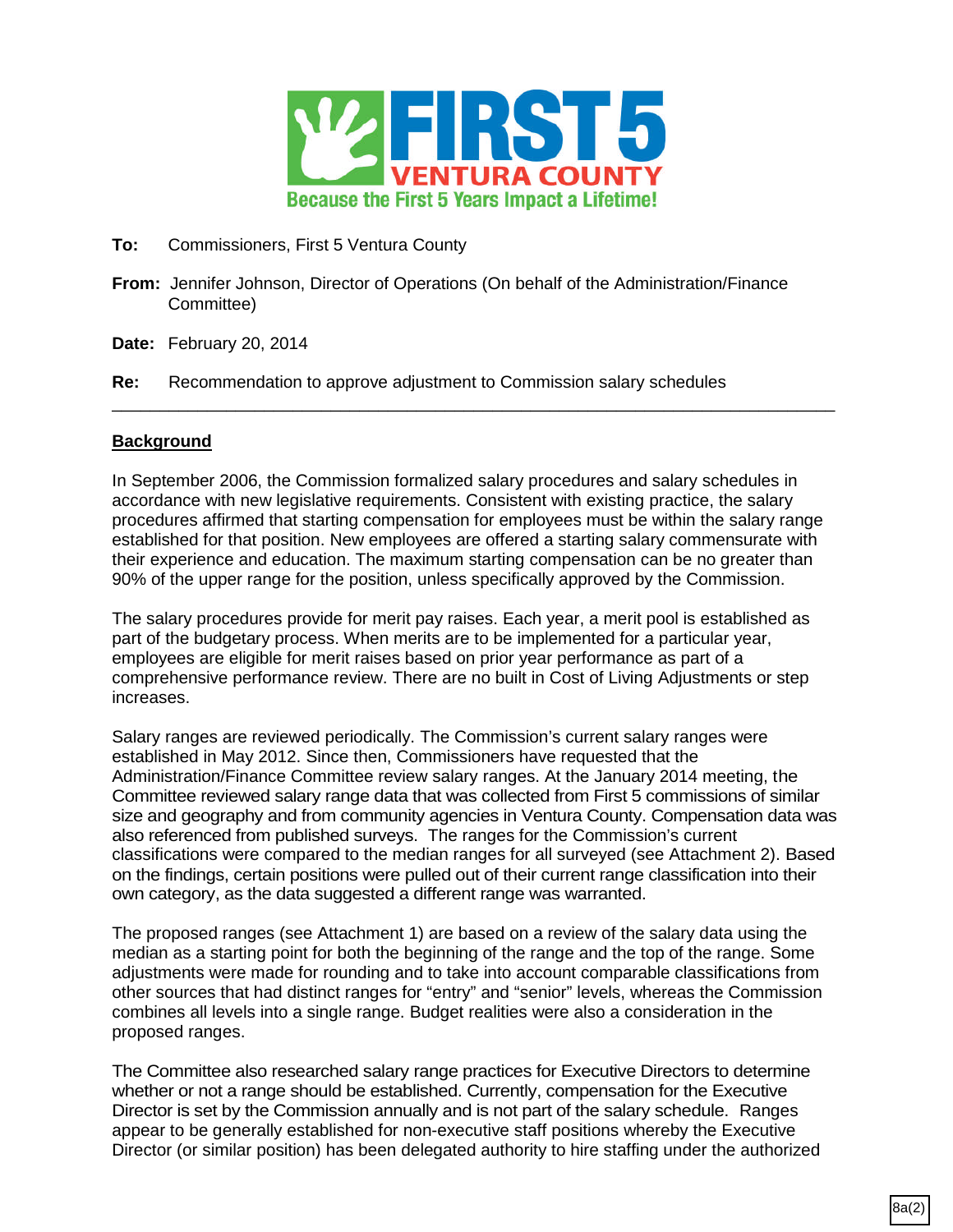ranges. Little data was found to indicate setting a range is standard practice for the position that reports directly to a board. Of the range data that was found for top officials, it largely represented county agencies or universities who have larger structures. It was not always clear whether those positions directly reported to the board. The First 5 Association recently conducted a salary survey of First 5 Executive Directors. Actual salary data was collected as well as range data. Only 12 out of 51 (24%) Commissions surveyed reported a range.

Most policies established the process for setting annual compensation for the Executive Director. As part of setting compensation annually, best practices (and the Commission's current process) are to review current market salaries (and/or ranges) thereby providing the most current data for decision making. Therefore, the Committee recommends that the Commission continue its current practice to set compensation for the Executive Director annually and to not establish a range.

## **Recommendation**

The recommended action is to adopt the adjusted salary ranges, as attached.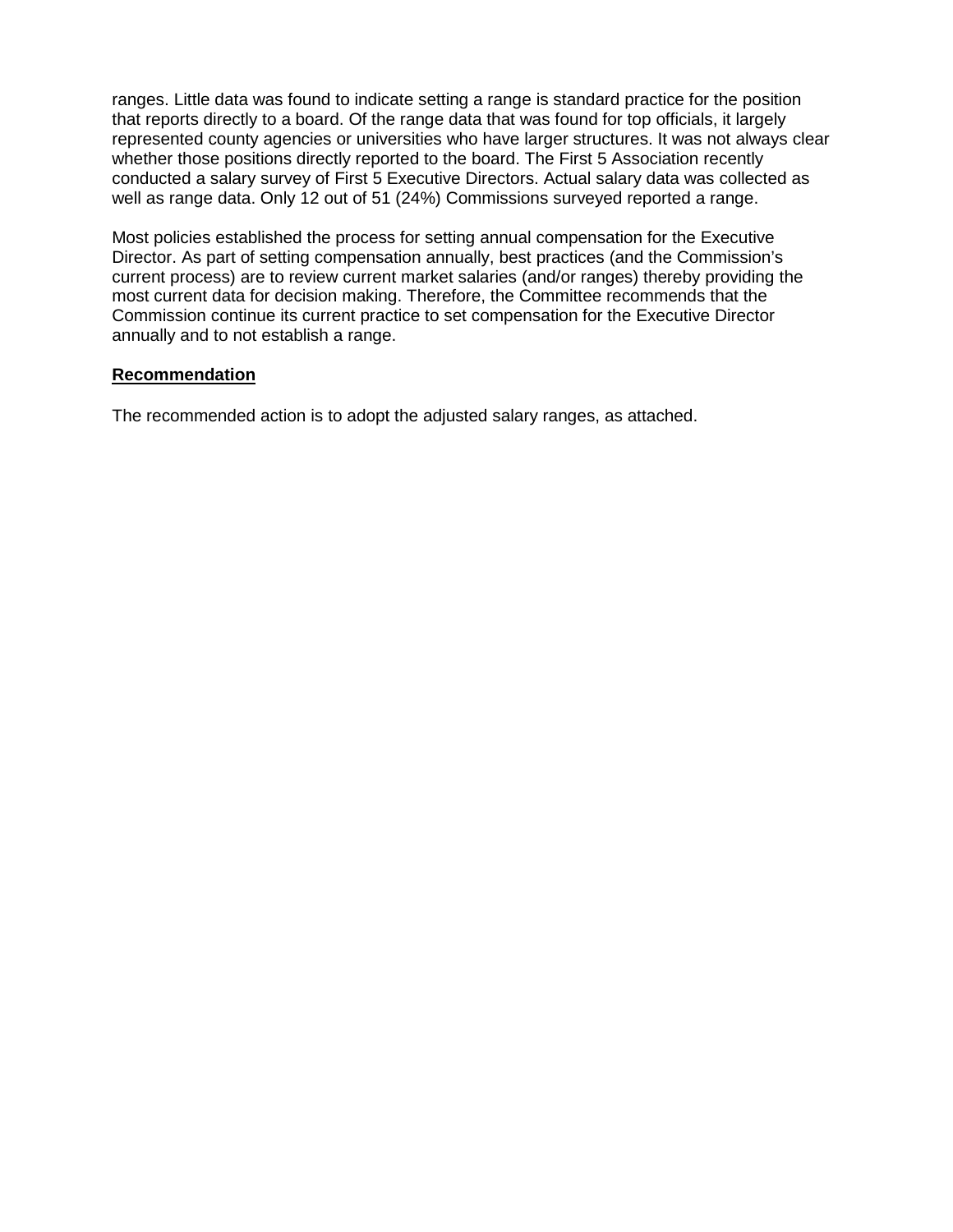**ATTACHMENT 1**

Proposed 2/20/2014



| <b>Classification Salary Ranges:</b>                                                                                                                                | First 5 Ventura County<br>Current<br><b>Annual Range</b> | Survey Data<br>Median*<br><b>Annual Range</b> | First 5 Ventura County<br>Proposed<br><b>Annual Range</b> |  |  |  |
|---------------------------------------------------------------------------------------------------------------------------------------------------------------------|----------------------------------------------------------|-----------------------------------------------|-----------------------------------------------------------|--|--|--|
| Director of Operations (e.g., Associate Director,<br><b>Deputy Director)</b>                                                                                        | \$60,000 - \$95,000                                      | \$88,884 - \$136,478                          | \$75,000 - \$125,000                                      |  |  |  |
| Director:<br><b>Director of Operations</b><br>Director of Program/Evaluation<br>Director of Communications, Education & Development                                 | \$60,000 - \$95,000                                      | $$76,134 - $114,205$                          | \$70,000 - \$110,000                                      |  |  |  |
| Manager:<br>Program Manager<br>Resource Development Manager                                                                                                         | \$45,000 - \$75,000                                      | \$59,250 - \$76,858                           | \$50,000 - \$80,000                                       |  |  |  |
| <b>Fiscal Administrator</b>                                                                                                                                         | \$35,000 - \$60,000                                      | \$50,000 - \$64,750                           | \$40,000 - \$70,000                                       |  |  |  |
| Coordinator/Administrator:<br><b>Executive Assistant</b><br><b>Fiscal Administrator</b><br><b>Contracts Administrator</b><br><b>Community Education Coordinator</b> | \$35,000 - \$60,000                                      | \$43,495 - \$59,863                           | \$40,000 - \$62,500                                       |  |  |  |
| Administrative Assistant                                                                                                                                            | \$30,000 - \$52,000                                      | \$34,195 - \$45,427                           | $$30,000 - $45,000$                                       |  |  |  |
| * overall median from salary survey data                                                                                                                            | Current<br><b>Temporary Staff Hourly</b>                 |                                               | Proposed<br><b>Temporary Staff Hourly</b>                 |  |  |  |
| <b>Temporary Staff Salary Ranges:</b>                                                                                                                               | Ranges **                                                |                                               | Ranges **                                                 |  |  |  |
| Manager                                                                                                                                                             | $$24.88 - $41.47$                                        |                                               | $$27.64 - $44.23$                                         |  |  |  |
| <b>Fiscal Administrator</b>                                                                                                                                         | $$19.35 - $33.17$                                        |                                               | $$22.12 - $38.70$                                         |  |  |  |
| Coordinator/Administrator                                                                                                                                           | $$19.35 - $33.17$                                        |                                               | $$22.12 - $34.56$                                         |  |  |  |
| Administrative Assistant                                                                                                                                            | $$16.59 - $28.75$                                        |                                               | $$16.59 - $24.88$                                         |  |  |  |

*\*\* Note: Temporary Staff Salary Ranges are 15% higher than comparable regular staff positions and do not include medical benefits, retirement, sick leave, holidays or paid vacation.*